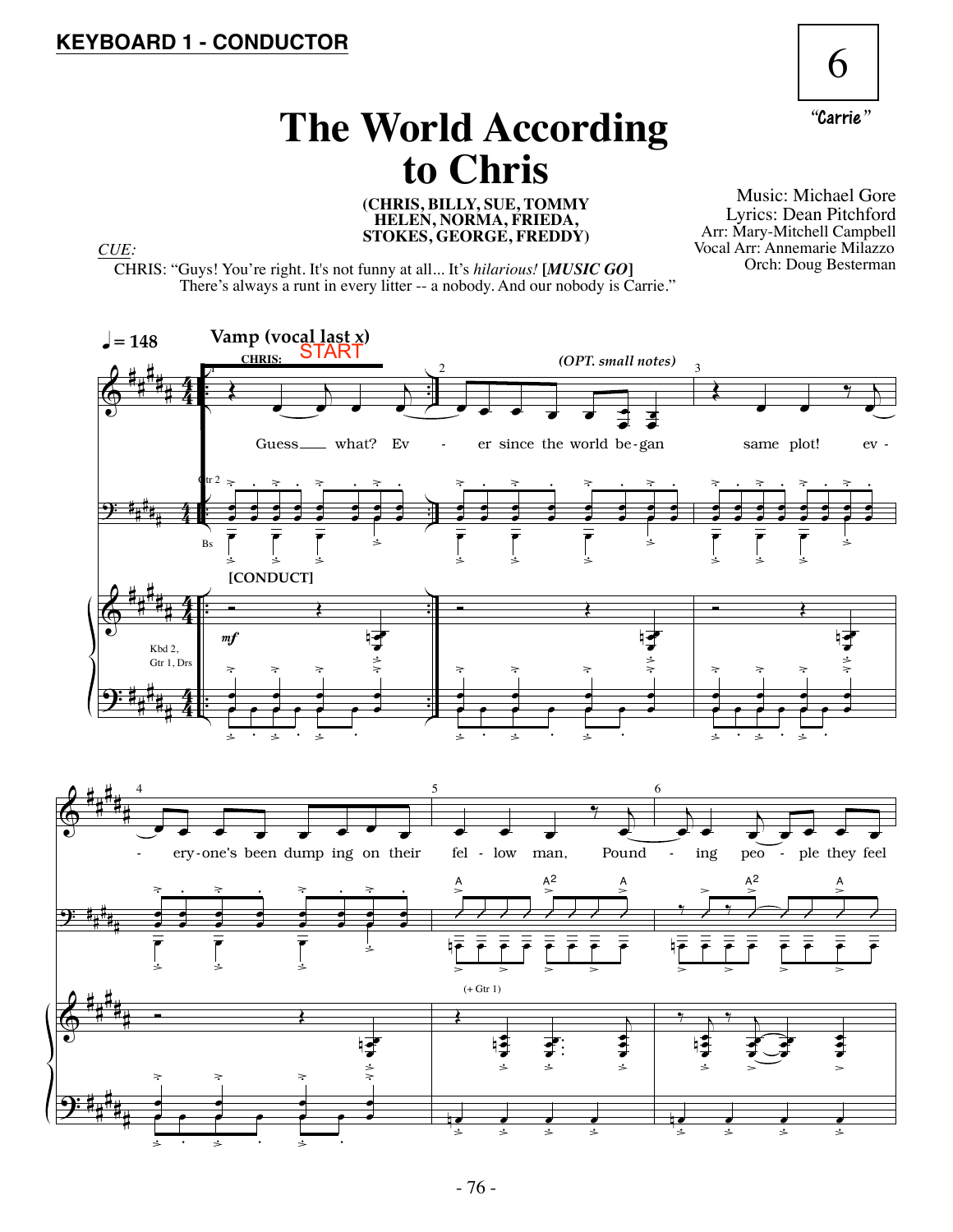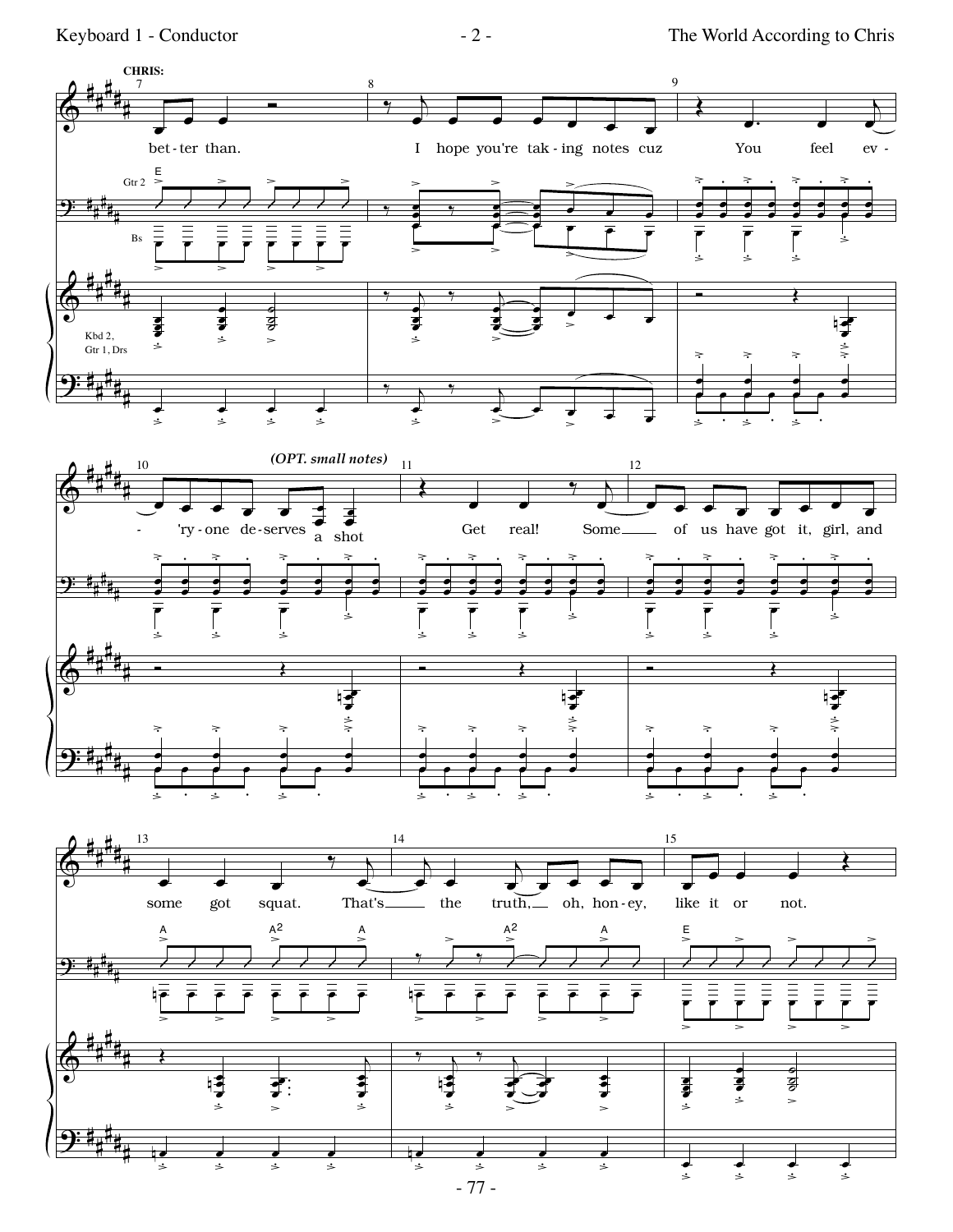



- 78 -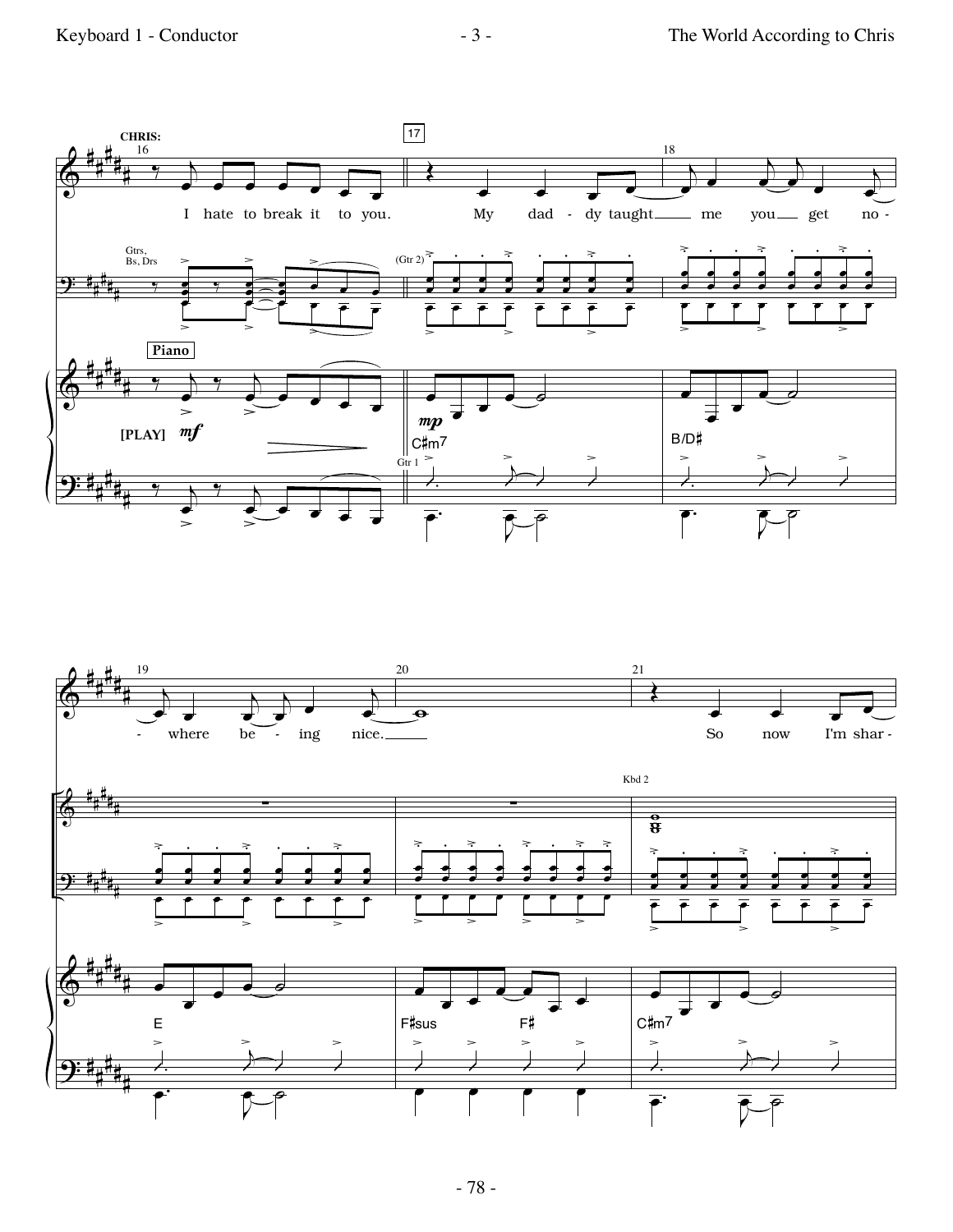

 $-4-$